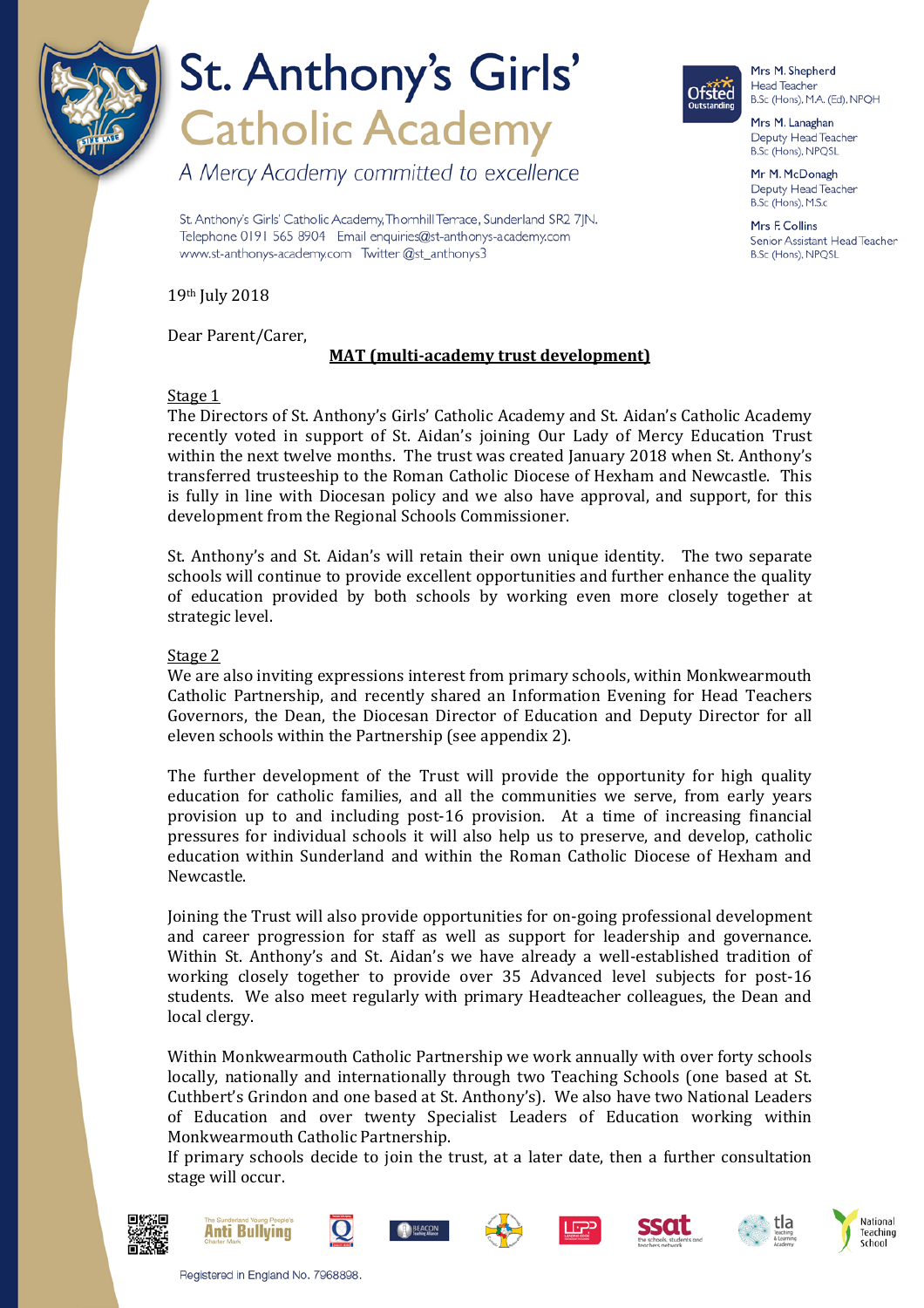

A Mercy Academy committed to excellence

St. Anthony's Girls' Catholic Academy, Thornhill Terrace, Sunderland SR2 7JN. Telephone 0191 565 8904 Email enquiries@st-anthonys-academy.com www.st-anthonys-academy.com Twitter @st\_anthonys3

### **Consultation period (Stage 1 – see above)**

The formal consultation will take place Friday  $20<sup>th</sup>$  July 2018 until 12 noon Friday  $21<sup>st</sup>$ September 2018.

#### **How do I respond to the consultation?**

We value your opinion and would welcome responses to [enquiries@st-anthonys](mailto:enquiries@st-anthonys-academy.com)[academy.com](mailto:enquiries@st-anthonys-academy.com) entitled, "Proposed MAT development".

Yours sincerely,

K. Shepherd. M. Snephord.

denserad

Commenon

Mrs. M. Shepherd Mr. K. Shepherd Mrs. A. Shanks Dr. C. Emmerson<br>Headteacher Chair of Directors Chair of Directors





B.Sc (Hons), M.A. (Ed), NPQH

Mrs M. Lanaghan Deputy Head Teacher B.Sc (Hons), NPQSL

Mr M. McDonagh Deputy Head Teacher B.Sc (Hons), M.S.c

Mrs F. Collins Senior Assistant Head Teacher B.Sc (Hons), NPQSL

















Registered in England No. 7968898.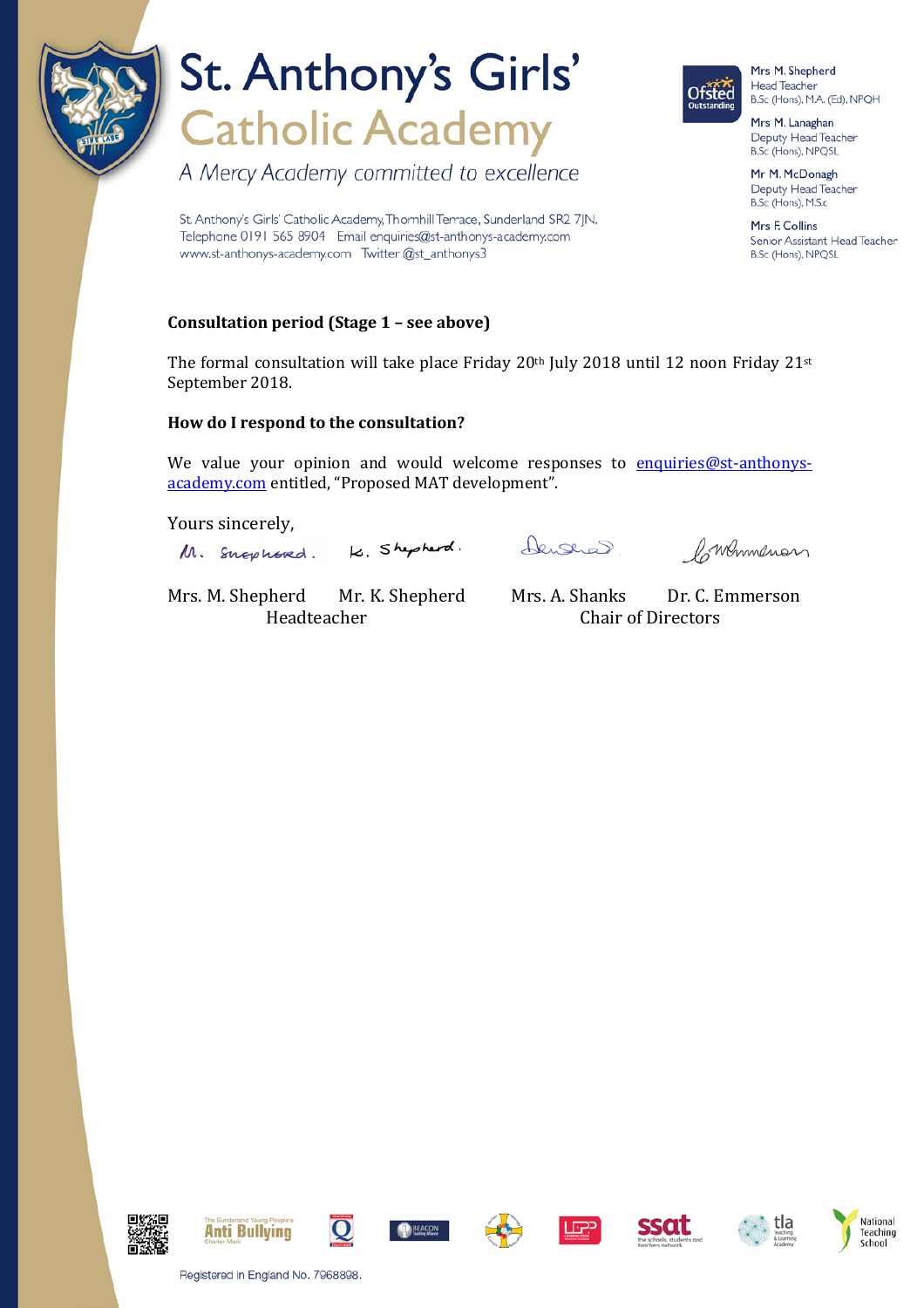

A Mercy Academy committed to excellence

St. Anthony's Girls' Catholic Academy, Thornhill Terrace, Sunderland SR2 7JN. Telephone 0191 565 8904 Email enquiries@st-anthonys-academy.com www.st-anthonys-academy.com Twitter @st\_anthonys3

### **Appendix 1:**

Monkwearmouth Catholic Partnership parishes (11):

- Holy Rosary, Sunderland.<br>• Immaculate Heart of Mary
- Immaculate Heart of Mary, Sunderland.<br>• St. Anne and Holy Family, Sunderland
- St. Anne and Holy Family, Sunderland.<br>• St. Benet Sunderland
- St. Benet, Sunderland.<br>• St. Cecilia and St. Patri
- St. Cecilia and St. Patrick, Sunderland.<br>• St. Hilda Sunderland
- St. Hilda, Sunderland.<br>• St Joseph Sunderland
- St. Joseph, Sunderland.<br>• St Leonard Silksworth
- St. Leonard, Silksworth.
- St. Mary, Sunderland.<br>• St. Patrick Ryhone
- St. Patrick, Ryhope.
- The Sacred Heart and St. John Bosco, Sunderland.

### **Appendix 2:**

Monkwearmouth Catholic Partnership schools/academies (11):<br>
• Fuglish Martyrs R C Primary School

- English Martyrs R.C. Primary School<br>• St. Aidan's Catholic Academy
- St. Aidan's Catholic Academy<br>• St. Anne's R.C. Primary Schoo
- St. Anne's R.C. Primary School<br>• St. Anthony's Girls' Catholic Ac
- St. Anthony's Girls' Catholic Academy<br>• St. Banet's B.C. Primary School
- St. Benet's R.C. Primary School<br>• St. Cuthbert's R.C. Primary Scho
- St. Cuthbert's R.C. Primary School<br>• St. John Bosco R.C. Primary School
- St. John Bosco R.C. Primary School<br>• St. Joseph's R.C. Primary School
- St. Joseph's R.C. Primary School<br>• St. Leonard's R.C. Primary School
- St. Leonard's R.C. Primary School
- St. Mary's R.C. Primary School
- St. Patrick's R.C. Primary School



Mrs M. Shepherd Head Teacher B.Sc (Hons), M.A. (Ed), NPQH

Mrs M. Lanaghan Deputy Head Teacher B.Sc (Hons), NPQSL

Mr M. McDonagh Deputy Head Teacher B.Sc (Hons), M.S.c

Mrs F. Collins Senior Assistant Head Teacher B.Sc (Hons), NPQSL















Registered in England No. 7968898.